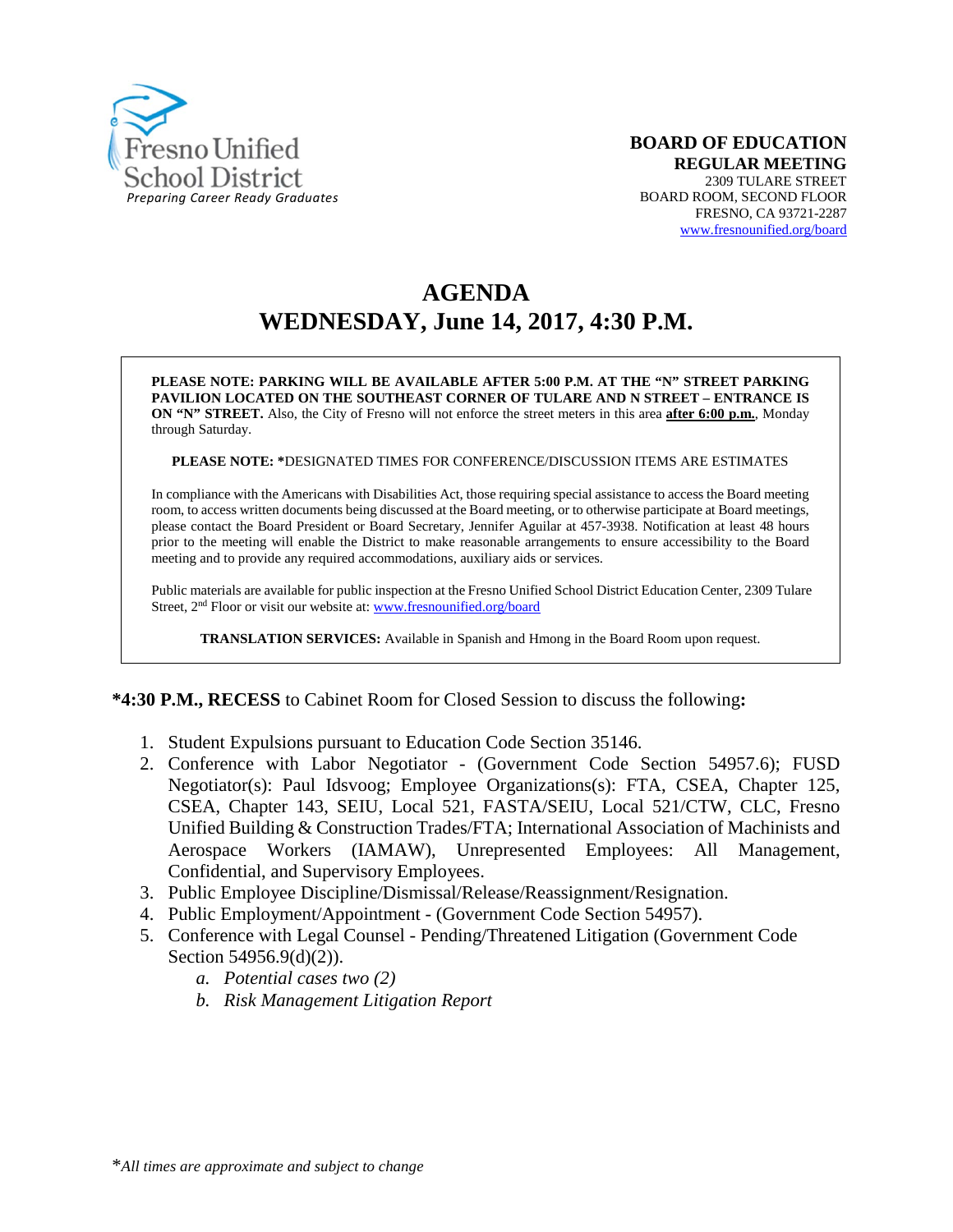### **5:30 P.M., RECONVENE** and report action taken during Closed Session, if any.

#### **PLEDGE OF ALLEGIANCE**

Jeff Friesen, Executive Director of Maintenance and Operations, will lead the flag salute. He is retiring after serving the district for 28 years.

#### **APPROVE Minutes**

Included in the Board binders are the draft minutes for the April 19, 2017 Regular Meeting, and April 24, 2017 Special Meeting. The Interim Superintendent recommends approval. Contact person: Robert G. Nelson, telephone 457-3884.

#### **RECOGNITION**

The Executive Board from the Association of California School Administrators (ACSA) Region IX, Fresno Consolidated Charter, will donate proceeds from their first annual golf tournament to the Fresno Unified Scholarship Fund.

#### **HEAR Report from Interim Superintendent**

ALL CONSENT AGENDA items are considered to be routine by the Board of Education and will be enacted by one motion. There will be no separate discussion of items unless a Board member or member of the community so requests, in which event, the item(s) will be considered following approval of the Consent Agenda.

## **A. CONSENT AGENDA**

#### **A-1, APPROVE Personnel List**

Included in the Board binders is the Personnel List, Appendix A, as submitted. The Interim Superintendent recommends approval. Contact person: Paul Idsvoog, telephone 457-3548.

**A-2, ADOPT Findings of Fact and Recommendations of District Administrative Board** The Board of Education received and considered the Findings of Fact and Recommendations of District Administrative Panels resulting from hearings on expulsion and readmittance cases conducted during the period since the May 31, 2017, Regular Board meeting. The Interim Superintendent recommends adoption. Contact person: Kim Mecum, telephone 457-3569.

#### **A-3, ADOPT Resolution 16-23 Delineating Authorized District Agents to Sign on Behalf of Fresno Unified School District**

Included in the Board binders is Resolution 16-23 presented for adoption to update the roster of officials authorized to sign on the district's Revolving Cash Fund on behalf of the district. The resolution will be effective beginning June 14, 2017, until revoked or superseded. The Interim Superintendent recommends adoption. Fiscal impact: There is no fiscal impact to the district. Contact person: Ruth F. Quinto, telephone 457-6226.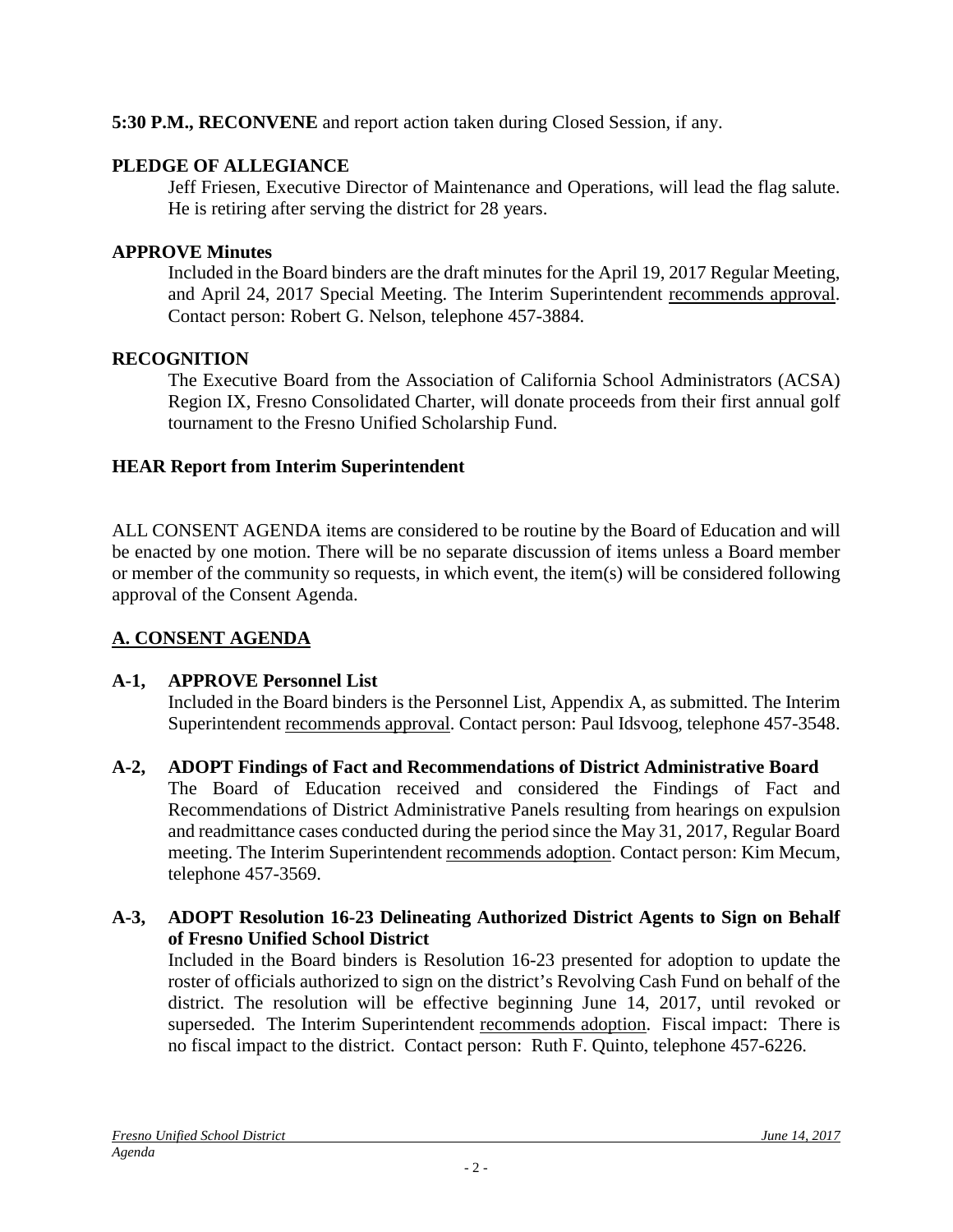**A-4, ADOPT Resolution 16-24 Authorizing Inter-Fund Loans for Cash Flow Purposes** Included in the Board binders is Resolution 16-24 recommended for adoption to authorize Fresno Unified School District to transfer funds as needed for cash-flow purposes and to repay those transactions as funds become available for the 2017/18 fiscal year. Education Code Section 42603 authorizes inter-fund loans to cover such temporary cash flow transfers. The Interim Superintendent recommends adoption. Fiscal impact: There is no fiscal impact to the district. Contact person: Ruth F. Quinto, telephone 457-6226.

#### **A-5, ADOPT Resolution No. 16-25 Authorizing Debt Service Estimate to be Provided to the County of Fresno**

Included in the Board binders and recommended for adoption is Resolution No. 16-25 to provide to the Fresno County Auditor-Controller an estimate of debt service payments in 2017/18. School districts are able to provide this estimate if there is an expectation that bonds will be issued in the upcoming fiscal year, to allow the Auditor-Controller to place the appropriate tax levies on the annual tax rolls to cover the debt service requirements of the bonds. The district is currently planning for a bond issuance in the Fall of 2017. The Interim Superintendent recommends adoption. Fiscal impact: There is no fiscal impact to the district. Contact person: Ruth F. Quinto, telephone 457-6226.

#### **A-6, ADOPT Annual Resolution for Appointment of High School Representatives and Multi-School Membership Applications for the California Interscholastic Federation for the 2017/18 School Year**

Included in the Board binders is the annual Resolution for Appointment of High School Representatives and Multi-School Membership Applications for the California Interscholastic Federation for the 2017/18 school year. The Interim Superintendent recommends adoption. Fiscal impact: There is no fiscal impact to the district. Contact person: Kim Mecum, telephone 457-3731.

#### **A-7, APPROVE Agreements for Legal and Investigation Services for 2017/18**

Included in the Board binders is a list of legal and investigation firms recommended for approval to provide services to Fresno Unified during 2017/18. The list includes the firm name and location, and the 2016/17 and 2017/18 attorney/investigator hourly rate(s). Staff negotiated rates with the firms and as a result, most have kept their rates the same as last year. Representation agreements with all firms are available in the office of the Deputy Superintendent/Chief Financial Officer. The Interim Superintendent recommends approval. Fiscal impact: Sufficient funds are available in the 2017/18 budget in the Unrestricted General Fund, Workers' Compensation Fund and Liability Fund. Contact person: Ruth F. Quinto, telephone 457-6226.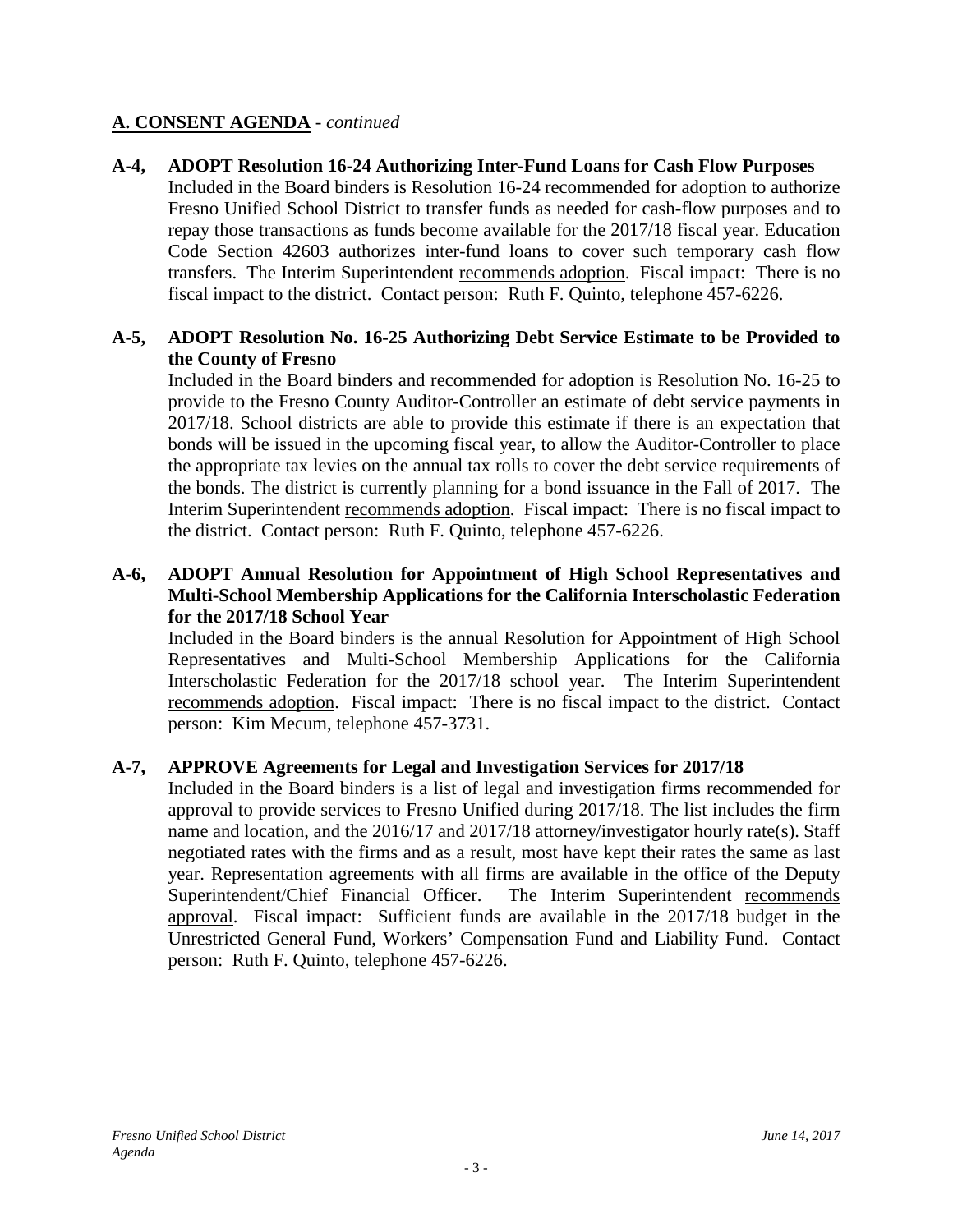#### **A-8, APPROVE Amendment with Claremont Partners**

Included in the Board binders is an amendment to the agreement with Claremont Partners, recommended by the Joint Health Management Board (JHMB), for health plan data integration services. The Interim Superintendent recommends approval. Fiscal impact: The annual estimated cost is \$435,094. Funds are available in the district's Health Internal Service Fund. Contact person: Ruth F. Quinto, telephone 457-6226.

#### **A-9, APPROVE Delta Health Systems/Team Care Administrative Services**

Included in the Board binders is an agreement with Delta Health Systems/Team Care, recommended by the Joint Health Management Board (JHMB), for employee wellness program administrative services. The Interim Superintendent recommends approval. Fiscal impact: Annual cost of \$150,000 is available in the Health Internal Service Fund. Contact person: Ruth F. Quinto, telephone 457-6226.

#### **A-10, APPROVE Services Agreement between Fresno County Superintendents of Schools and Fresno Unified School District for FRESH After School Programs**

Approval is requested for the Services Agreement between Fresno County Superintendent of Schools and Fresno Unified upon an award of After School Education and Safety and 21<sup>st</sup> Century Grants. Fresno County Superintendents of Schools is the designated grantee for 40 Fresno Unified site programs. The goal of these site based programs is to provide a safe and educationally enriching environment that will improve student academic achievement, as well as support the educational goals of the district. The Interim Superintendent recommends approval. Fiscal impact: Funding provides a total of \$8,246,686 per year for three years. Contact person: Kim Mecum, telephone 457-3731.

#### **A-11, APPROVE Article 20 Waivers for Various Schools for the 2017/18 School Year**

Included in the Board binders are letters received from the Fresno Teachers Association approving the requests from various schools to waive Article 20 of the collective bargaining agreement. The Interim Superintendent recommends approval. Fiscal impact: There is no fiscal impact to the district. Contact person: Paul Idsvoog, telephone 457- 3548.

#### **A-12, APPROVE Memorandums of Understanding with the Following Charter Schools: Aspen Meadow Public School, Aspen Valley Prep Academy, and Sierra Charter School**

Memorandums of Understanding with the following charter schools: Aspen Meadow Public School, Aspen Valley Prep Academy, and Sierra Charter School detailing the relationship between the district, the Charter Corporate Entity, and the charter school regarding operation, oversight, and monitoring. The Interim Superintendent recommends approval. Fiscal impact: Charter law allows for a 1% to 3% oversight fee to authorizers from each charter. Contact person: Kim Mecum, telephone 457-3731.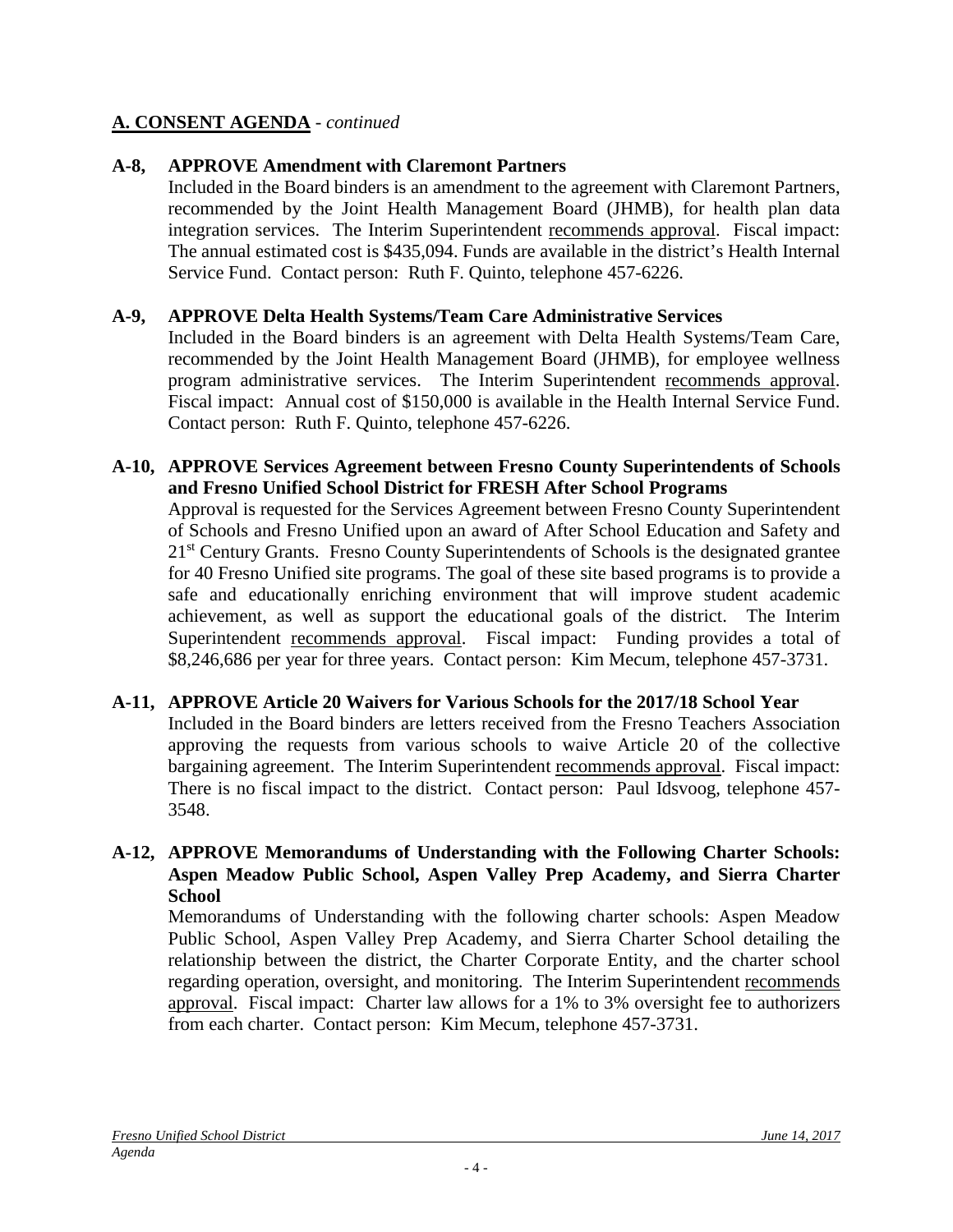#### **A-13, APPROVE the Special Education Annual Budget and Service Plans and Service Descriptions for 2017/18**

Included in the Board binders are the 2017/18 Special Education Annual Budget, Services Plans, and descriptions of services provided to students with disabilities. The Annual Plans are based upon the proposed 2017/18 Special Education budget. The Interim Superintendent recommends approval. Fiscal Impact: There is no fiscal impact to the district. Contact person: Kim Mecum, telephone 457-3731.

#### **A-14, APPROVE Authorization to Utilize Individual Piggyback Contracts for 2017/18**

Included in the Board binders is a list of piggyback contracts recommended for utilization by the district during 2017/18. A recommended list of piggyback contracts is presented to the Board annually for approval. Piggybacking is allowed under Public Contract Code 20118 and is a best practice that takes advantage of competitive pricing from a contract formally bid by another school district or public agency. Approval does not commit the district to future purchases or require that any specific contract be utilized. Purchases associated with piggyback contracts will be presented to the Board for ratification on the monthly purchase order report. The Interim Superintendent recommends approval. Fiscal impact: Funding will be determined on a project-by-project basis. Contact person: Karin Temple, telephone 457-3134.

#### **A-15, APPROVE Agreement with CORE for Shared Administrator Services and the Accompanying Employment Agreement Between Fresno Unified School District and Michelle Steagall, Associate Superintendent for School Leadership**

Request for approval for an agreement between Fresno Unified School District and the California Office to Reform Education (CORE) for the shared services of Associate Superintendent for School Leadership, Michelle Steagall. Fiscal impact: CORE will reimburse Fresno Unified for the total cost associated with the Employment Agreement. As a result, there will be no fiscal impact to the district for either of these agreements which are available in the Board Office for review. The Interim Superintendent recommends approval. Fiscal impact: There is no fiscal impact to the district. Contact person: Paul Idsvoog, telephone 457-3548.

#### **A-16, APPROVE Rejecting all Bids for Request for Proposals E20001 and E20002, Wide Area Network Services**

It is recommended that all proposals submitted in response to Request for Proposal (RFP) E20001 and RFP E20002, for the purchase of Wide Area Network services be rejected. Notifications were sent to 17 vendors and the district received four responses. Proposals were opened on February 3, 2017. The district anticipates pursuing procurement in the coming months through a substantially modified process, such as a price-based competitive bid approach. Rebidding the project is not expected to result in a delay of final project completion. The Interim Superintendent recommends approval. Fiscal impact: There is no fiscal impact to the district. Contact person: Kurt Madden, telephone 457-3868.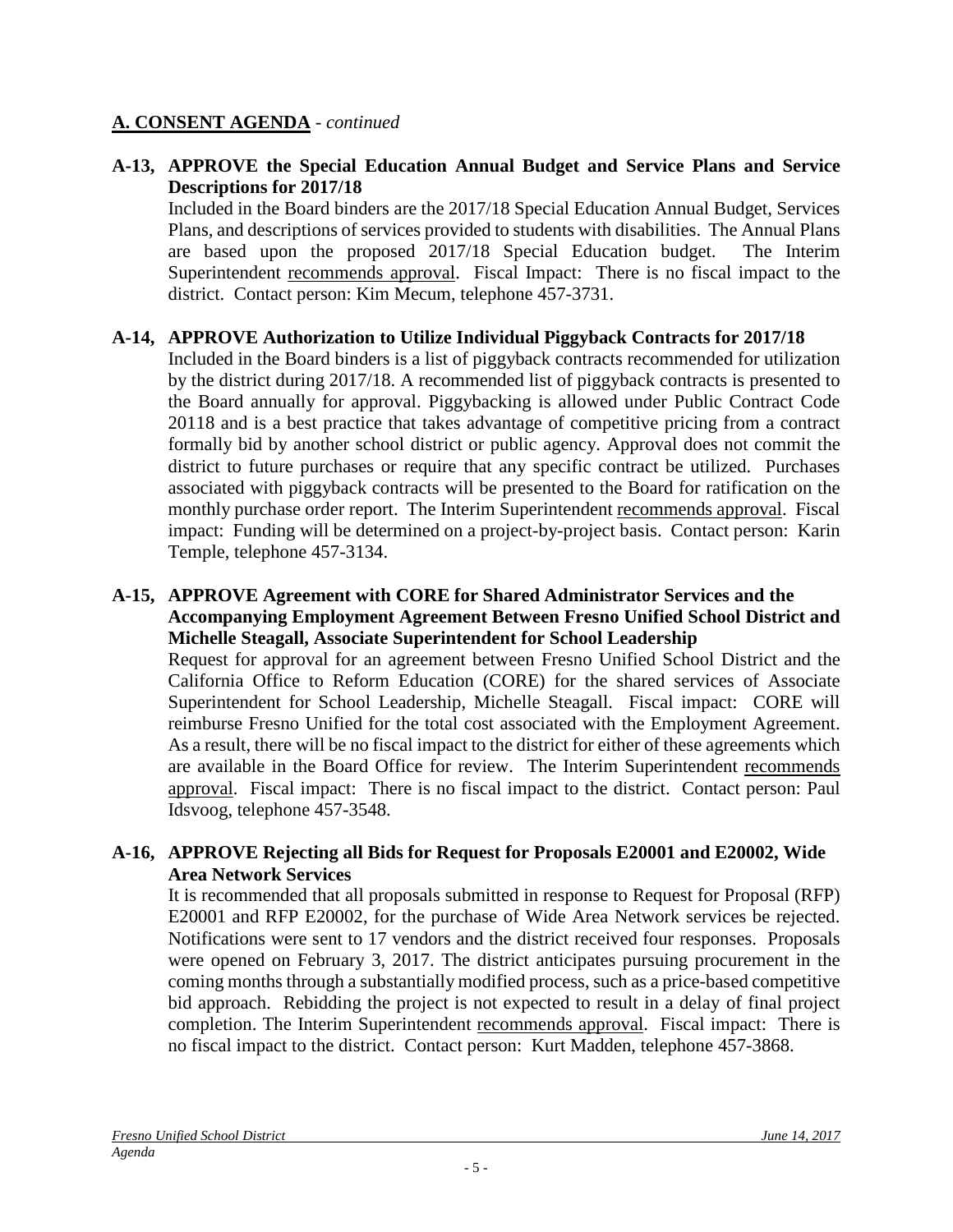#### **A-17, APPROVE Rejecting all Bids for Request for Proposals E20004, Configuration Support for Next Generation Firewall**

It is recommended that all proposals submitted in response to Request for Proposal (RFP) E20004, for the purchase of Configuration Support for Next Generation Firewall be rejected. Notifications were sent to 14 vendors and the district received four responses. Proposals were opened on February 3, 2017. The proposals received were either non responsive or did not provide the district adequate value based on the requested scope of work. Information Technology addressed this necessary work with a small professional services engagement that better addressed the intent and scope of this work. The Interim Superintendent recommends approval. Fiscal impact: There is no fiscal impact to the district. Contact person: Kurt Madden, telephone 457-3868.

#### **A-18, APPROVE Request for Proposal 17-06, Document Capture and Management System**

Included in the Board binders is information on Request for Proposals (RFP) 17-06, to identify a qualified vendor to provide a comprehensive document capture and management system for the district. The RFP was lawfully advertised on September 29, 2016 and October 6, 2016. Notifications were sent to twenty-eight (28) vendors, and the district received five (5) responses. Proposals were evaluated on proposer's ability to meet or exceed the requirements set forth in the RFP.

Based on an extensive review, staff recommends award to the best value respondent:

Appleby & Co. Fresno, California  $$192,309$ 

The Interim Superintendent recommends approval. Fiscal impact: Sufficient funds of \$192,309 for the service contract is available in the Information Technology budget. Contact person: Kurt Madden, telephone 457-3868.

#### **A-19, APPROVE Request for Qualifications 17-33, Student Mentoring Services**

It is recommended the Board approve a pool of vendors to provide support of the district's intensive daily mentoring at targeted school sites. The Interim Superintendent recommends approval. Fiscal impact: Funding will be established on a site by site basis. Contact person: Jorge Aguilar, telephone 457-3733.

#### **A-20, APPROVE Targeted School Site Contracts for Student Mentoring Services**

It is recommended that the Board approve contracts from the pool of qualified respondents of Requests for Qualifications (RFQ) 17-33, Student Mentoring Services. The Interim Superintendent recommends approval. Fiscal impact: Funding of \$233,000 is available in the Prevention and Intervention General Fund. Funding of \$42,500 is available in the Columbia Elementary School site budget. Funding of \$10,000 is available in Gaston Middle School site budget. Contact person: Jorge Aguilar, telephone 457- 3733.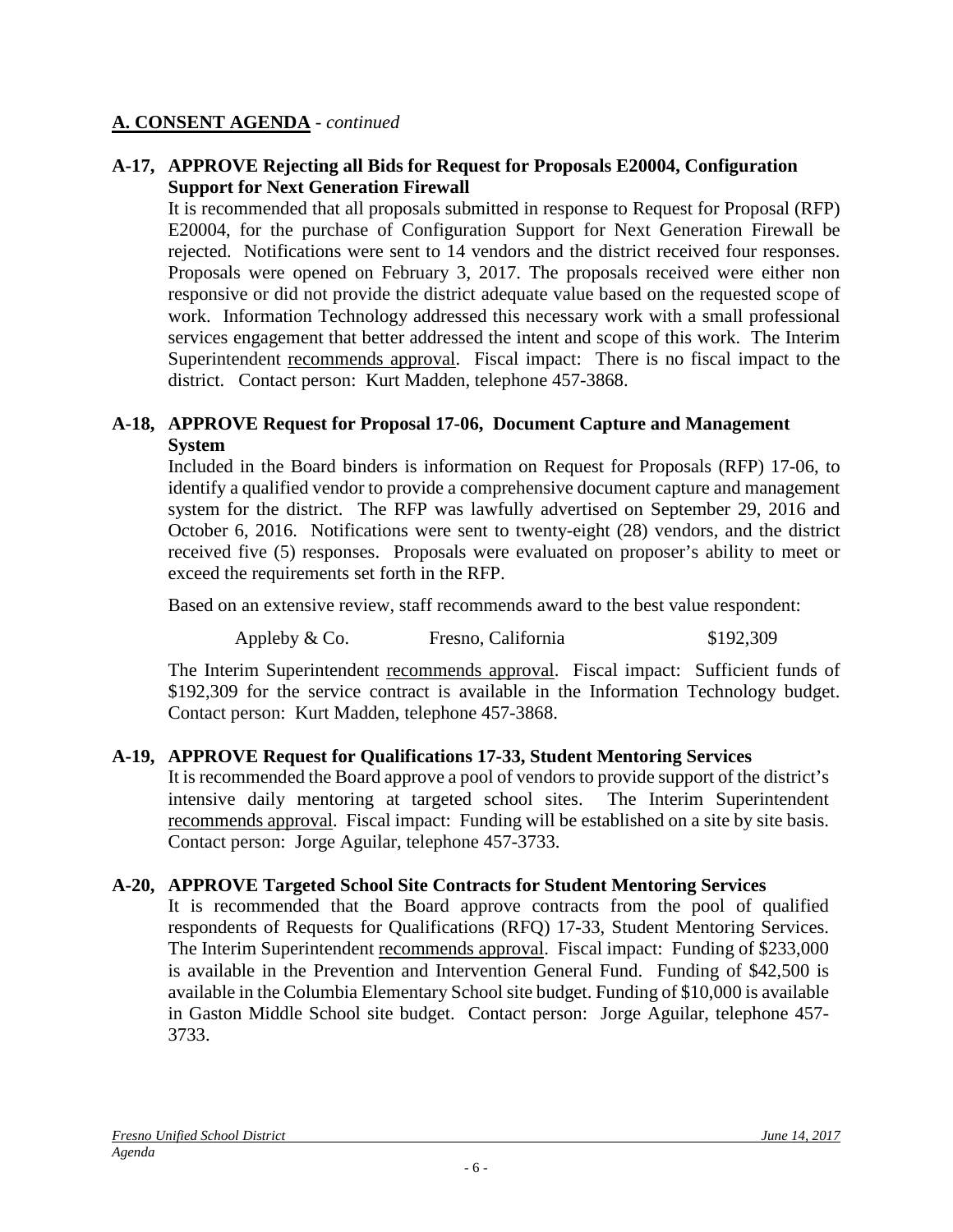#### **A-21, APPROVE Award of Bid 17-26 A-D, Installation of Exterior Lighting Upgrade at Various Campuses**

Included in the Board binders is information on Bid 17-26, consisting of four bid sections, for installation of district supplied poles, pole lights, wall packs, soffits, flood lights, and bullhorns to improve safety at 20 elementary schools by upgrading exterior lighting. Additional elementary schools will be recommended for upgraded exterior lighting in the future, in separate projects.

Staff recommends award to the lowest responsive, responsible bidder:

| <b>Total Award</b> |                          |                                   | \$321,181 |
|--------------------|--------------------------|-----------------------------------|-----------|
|                    | Lane, Lowell, Winchell   |                                   |           |
| Section D          | Aynesworth, Easterby,    | Fluoresco Services LLC Fresno, CA | \$84,099  |
|                    | Heaton, Homan, Wolters   |                                   |           |
| Section C          | Figarden, Gibson,        | Fluoresco Services LLC Fresno, CA | \$56,923  |
|                    | Kirk, Lincoln, Sunset    |                                   |           |
| Section B          | Columbia, Jackson,       | Fluoresco Services LLC Fresno, CA | \$41,194  |
|                    | Rowell, Wishon           |                                   |           |
| Section A          | Addicott, Ericson, Muir, | Fluoresco Services LLC Fresno, CA | \$138,965 |

The Interim Superintendent recommends approval. Fiscal impact: \$321,181 will be funded from current sources and reimbursed in the future from proceeds of the first Measure X issuance. Contact person: Karin Temple, telephone 457-3134.

## **A-22, APPROVE Rejecting Bid 17-27, Edison and Roosevelt High Schools Tennis Courts Improvements**

Included in the Board Binders is information on Bid 17-27, to construct new tennis courts at Edison and Roosevelt High Schools. The project will replace existing deteriorated asphalt tennis courts with new post-tensioned concrete courts, for increased longevity and playability, and reduced maintenance. Site accessibility improvements are also included. Staff recommends rejecting the one bid received, which significantly exceeds the estimated construction cost. Potential bidders were contacted and reported not bidding primarily due to competing projects in the market. The project will be rebid at a later date in a more competitive bidding environment. The Interim Superintendent recommends approval. Fiscal impact: Rejecting the bid results in no fiscal impact to the district. Contact person: Karin Temple, telephone 457-3134.

#### **A-23, APPROVE Award of Bid 17-32, Expansion of Compressed Natural Gas (CNG) Fueling Facility Row 3**

Included in the Board binders is information on Bid 17-32, to add a row of 10 slow-fill CNG dispensers to the Transportation Department facility at the Brawley Service Center. This project will increase the number of slow-fill dispensers to 40, to accommodate a total of 77 CNG school bus fuel stations. On September 23, 2015, the Board ratified the grant application to the California Energy Commission authorizing the acceptance of grant funds for this project and the execution of the grant agreements.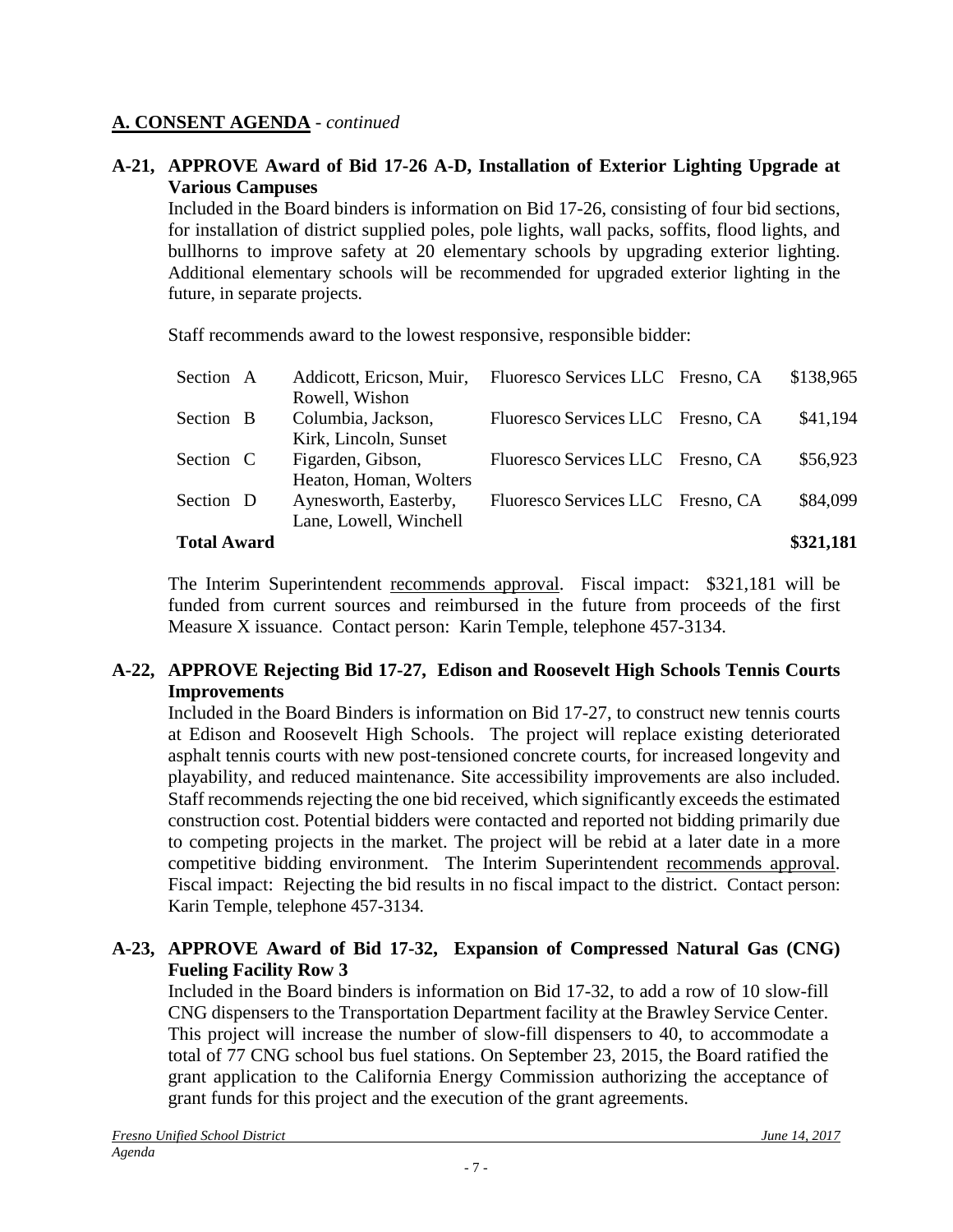Staff recommends award to the lowest responsive, responsible bidder:

Revolution CNG, Inc. (Paso Robles, California) \$482,941

The Interim Superintendent recommends approval. Fiscal impact Funding of \$457,825 will be provided by the California Energy Commission and the balance of \$25,116 is available in the School Facilities Fund. Contact person: Karin Temple, telephone 457-3134.

#### **A-24, APPROVE Award of Bid 17-34, Fresh Juice and Dairy Products**

Included in the Board binders is information on Bid 17-34, to establish firm pricing for juice and dairy products including 100% fruit juice, 1% low-fat milk and fat free chocolate milk served in the National School Lunch Program and National Breakfast Program. The bid is for a one-year term price agreement with the option to extend for two additional oneyear periods.

Staff recommends award to the lowest responsive, responsible bidder.

Producers Dairy Foods, Inc. (Fresno, California) \$4,235,529

A copy of the tabulation is attached and bid specifications are available for review in the Purchasing Department. The Interim Superintendent recommends approval. Fiscal impact: Sufficient funds of \$4,235,529 are available in the Food Service budget. Contact person: Karin Temple, telephone 457-3134.

#### **A-25, APPROVE Award of Bid 17-38A and B, Ahwahnee Middle School and Duncan High School Existing Lockers Demolition and Installation of New Lockers**

Included in the Board Binders is information on Bid 17-38 sections A and B, for installation of new lockers at Ahwahnee Middle School and Duncan High School. The project will replace existing deteriorated lockers in the men's and women's locker rooms. The lockers were procured by the district utilizing a Board-approved piggyback contract to mitigate long lead times and take advantage of lower cost. Therefore, only the bid for installation is presented for approval.

Staff recommends award to the lowest responsive, responsible bidders:

| Section A        |                        | Viking Enterprises (Fresno, California) \$40,750 |  |
|------------------|------------------------|--------------------------------------------------|--|
| <b>Section B</b> | <b>RF</b> Construction | (Fresno, California) \$24,960                    |  |

The Interim Superintendent recommends approval. Fiscal impact: \$65,710 is available in the Measure Q Fund. Contact person: Karin Temple, telephone 457-3134.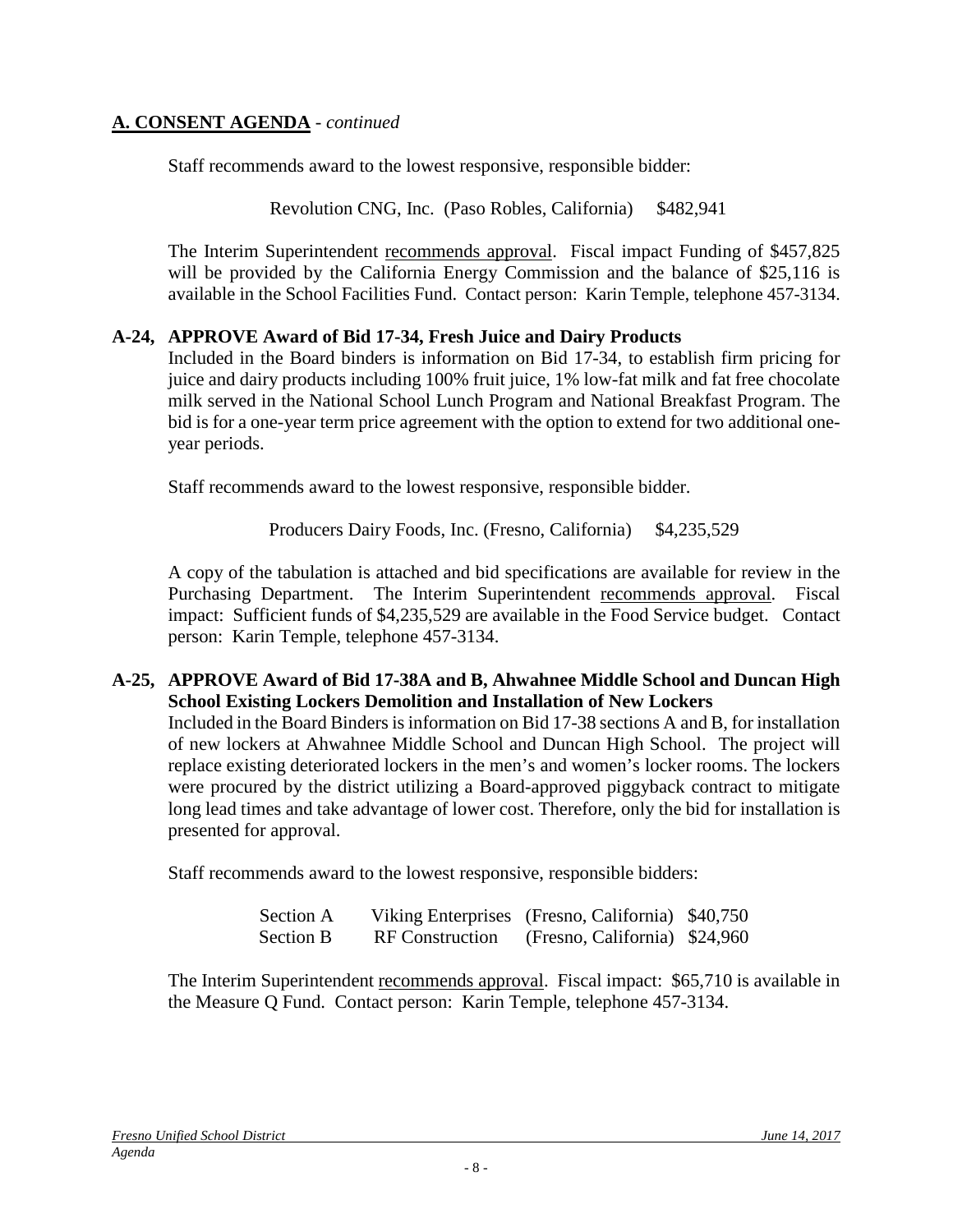**A-26, APPROVE Award of Bid 17-39, 2017 Summer Portable Relocation and Infrastructure**

Included in the Board binders is information on Bid 17-39, for relocation of two portable classrooms to Roeding Elementary School and two portable classrooms to Storey Elementary School, and construction of infrastructure including concrete pads with ramps and utility hook-ups. The portable classrooms are needed to accommodate additional teaching staff based on projected increased enrollment.

Staff recommends award to the lowest responsive, responsible bidder:

Davis Moreno Construction, Inc. (Fresno, California) \$739,000

The Interim Superintendent recommends approval. Fiscal impact: \$739,000 is available in the Capital Facilities Fund. Contact person: Karin Temple, telephone 457-3134.

## **A-27, APPROVE Award of Bid 17-42, Adult Transition Program Portable Classroom Relocation**

Included in the Board Binders is information on Bid 17-42, for relocation of two portable classrooms to the Adult Transition Program campus, and construction of infrastructure including concrete pads with ramps and utility hook-ups. In addition, the project includes adding sinks and teaching wall casework to two existing classrooms. The portable classrooms are needed to accommodate enrollment changes and to best serve student needs.

Staff recommends award to the lowest responsive, responsible bidder:

D.H. Williams Construction, Inc. (Fresno, California) \$497,800

The Interim Superintendent recommends approval. Fiscal impact: \$497,800 is available in the Capital Facilities Fund. Contact person: Karin Temple, telephone 457-3134.

#### **A-28, APPROVE Agreement with Fresno Police Department for School Resource Chaplaincy Program in Elementary Schools**

Included in the Board binders and recommended for approval is a five-year agreement with the Fresno Police Department for the Resilience in Student Education (RISE) partnership between the Fresno Police Chaplaincy and Fresno Unified. RISE addresses the interpersonal and intrapersonal development of students beginning in first grade. The program currently serves 24 district elementary schools approximately five hours weekly, with the objective that all elementary schools eventually have a Chaplain assigned. The cost is \$500 per semester per school served, not to exceed \$65,000 per year total. The Interim Superintendent recommends approval. Fiscal impact: \$65,000 is available in the General Fund budget. Contact person: Karin Temple, telephone 457-3134.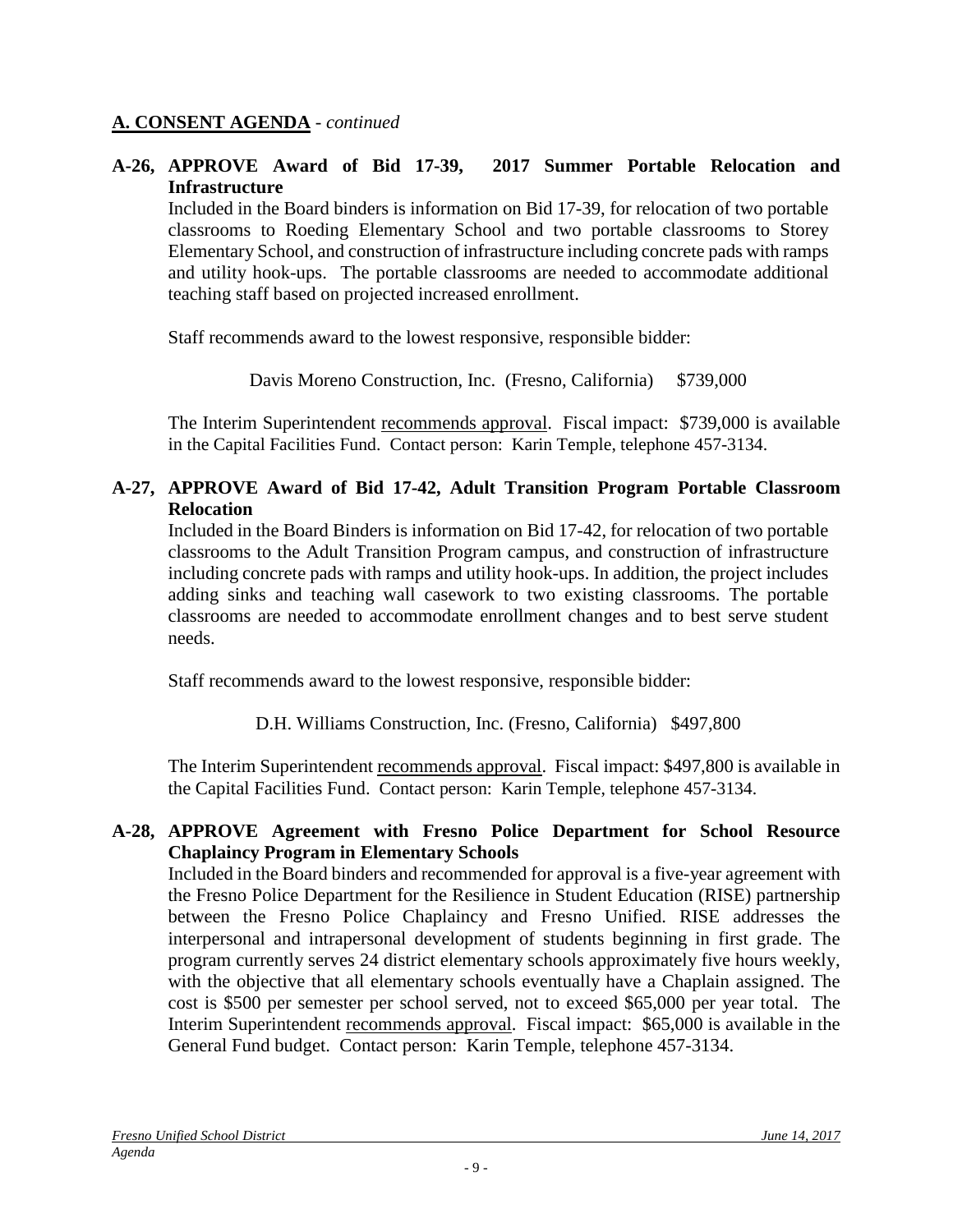**A-29, APPROVE the 2017/18 Annual Membership Dues with the California School Boards Association/Education Legal Alliance, the Council of the Great City Schools, and the National School Boards Association Council of Urban Boards of Education**

It is recommended that the Board approve the 2017/18 annual membership dues with the California School Boards Association/Education Legal Alliance, the Council of the Great City Schools, and the National School Boards Association Council of Urban Boards of Education. The Interim Superintendent recommends approval. Fiscal impact: Sufficient funds of \$91,760 are available in the 2017/18 Board Office budget. Contact person: David Chavez, telephone 457-3566.

## **A-30, DENY Claim #17-0517-0171**

Included in the Board binders is a Claim for Damages by a Minor, case #17-0517-0171. The Interim Superintendent recommends that the Claim be denied and the matter referred to the district's Director of Benefits and Risk Management for further handling. Fiscal impact: There is no fiscal impact to the district at this time. Contact person: Ruth F. Quinto, telephone 457-6226.

## **A-31, DENY Claim #17-0525-0188**

Included in the Board binders is a Claim for Damages by a Minor, case #17-0525-0188. The Interim Superintendent recommends that the Claim be denied and the matter referred to the district's Director of Benefits and Risk Management for further handling. There is no fiscal impact to the district at this time. Contact person: Ruth F. Quinto, telephone 457- 6226.

#### **A-32, RATIFY Fresno City College Partnership Grant Application and Award for the Fund for Student Success: Middle College High School for Design Science Early College High School**

Ratification is requested for a Fresno City College partnership grant application and award from the California Community College Chancellor's Office for the Fund for Student Success – Middle College High School (MCHS) program to expand support services to Design Science Early College High School students. The Interim Superintendent recommends ratification. Fiscal impact: Grant funds will cover all program costs. Contact person: Kim Mecum, telephone 457-3731.

#### **A-33, RATIFY Master Contract with Eagle Ranch Academy and Fresno Unified School District for Non-public School and Residential Placement**

Included in the Board binders is a Master Contract with Eagle Ranch Academy for a student requiring non-public, nonsectarian school/agency services in the amount of \$54,000. The vendor will provide residential services to meet the mental health needs for student identified in their Individualized Education Program. The term of the Master Contract commenced on March 22, 2017 and will end on June 30, 2017. The Interim Superintendent recommends ratification. Fiscal impact: Sufficient funds are available through AB114. Contact person: Kim Mecum, telephone 457-3731.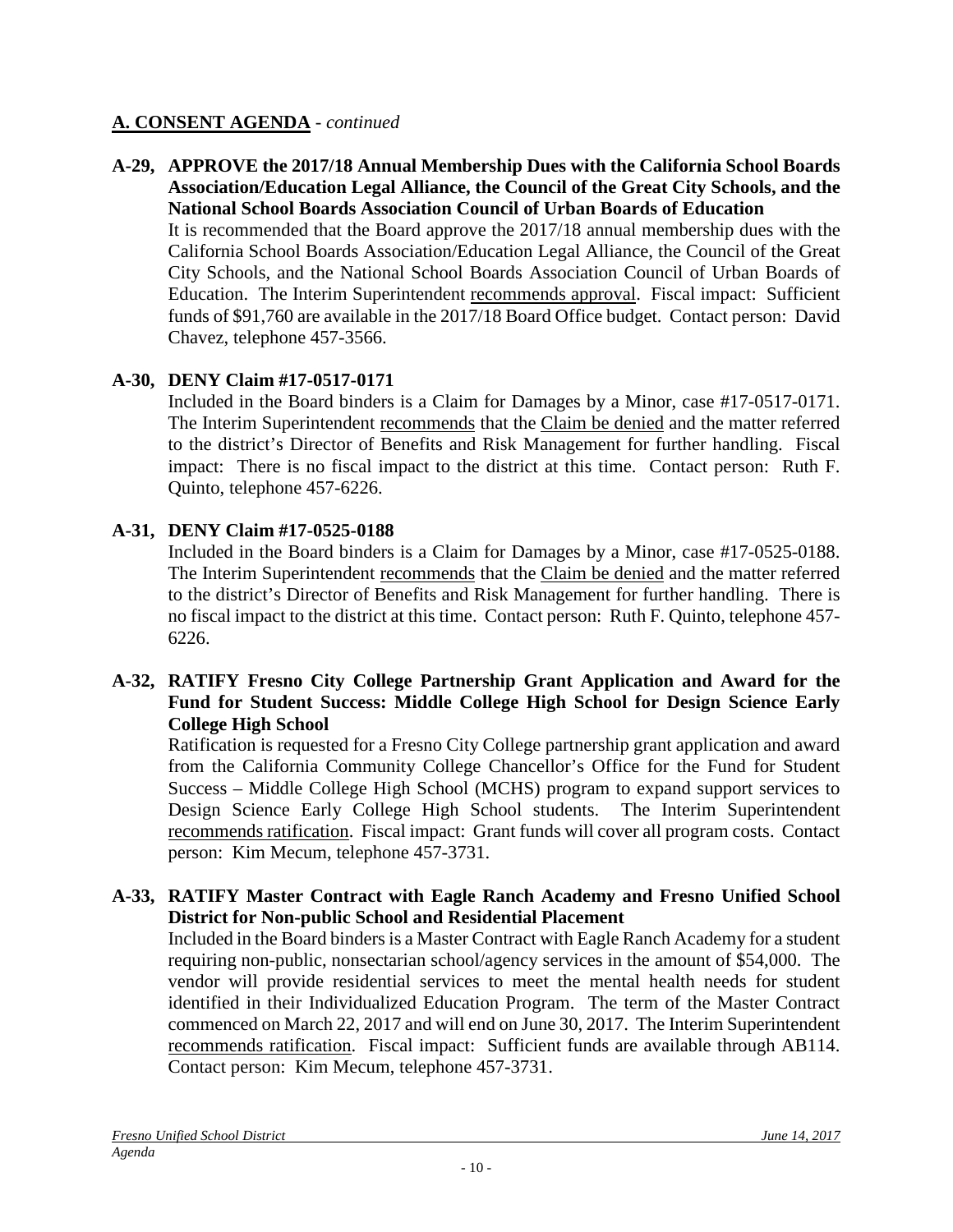#### **A-34, RATIFY Independent Contractor Services Agreement with California State University, Fresno Foundation**

Approve Independent Contractor Services Agreement with California State University, Fresno Foundation. The agreement is for \$10,000. Fresno State faculty will perform qualitative research regarding the Personalized Learning Initiative. Fresno State is part of a research collaborative effort working with Fresno Unified, Microsoft and Houghton Mifflin Harcourt (HMH) to explore what is working and where improvements can be made to the Personalized Learning Initiative. The Interim Superintendent recommends approval. Fiscal impact: Sufficient funds of \$10,000 are available in the Information Technology budget. The total contract amounts for this vendor will total \$1,463,000.00. Contact person: Kurt Madden, telephone 457-3868.

#### **A-35, RATIFY Change Order and Filing of Notice of Completion for the Project Listed Below**

Included in the Board binders is information on a Change Order and the Notice of Completion for the following project, which has been completed according to plans and specifications:

Bid 17-09 A-D, Playground Installation at four Elementary Schools (Calwa, Centennial, Ewing, and Wilson Elementary Schools)

Change Order 1. This change order includes, but may not be limited to: extend contract duration due to relocation of playground footprint and concrete curb to allow for future construction; and credit for wood chips and removal of ramps.

| Original contract amount:                  | Ж        | 130,375 |
|--------------------------------------------|----------|---------|
| Change order(s) previously ratified:       | S        |         |
| Change order 1 presented for ratification: | <b>S</b> | 5,280   |
| New contract amount:                       |          | 135,655 |

The Interim Superintendent recommends ratification. Fiscal impact: \$5,280 for the change order is available in the Measure Q Fund. Retention funds are released in accordance with contract terms and California statutes. Contact person: Karin Temple, telephone 457- 3134.

#### **A-36, RATIFY Purchase Orders from April 1, 2017 through April 30, 2017**

Included in the Board binders is information on purchase orders issued from April 1, 2017, through April 30, 2017. Purchase orders for \$10,000 or more are presented first, followed by purchase orders for less than \$10,000. A list of purchase orders issued for Associated Student Body (ASB) accounts is also provided. The Interim Superintendent recommends ratification. Fiscal impact: Funding is noted on the attached pages. Contact person: Karin Temple, telephone 457-3134.

#### **END OF CONSENT AGENDA (ROLL CALL VOTE)**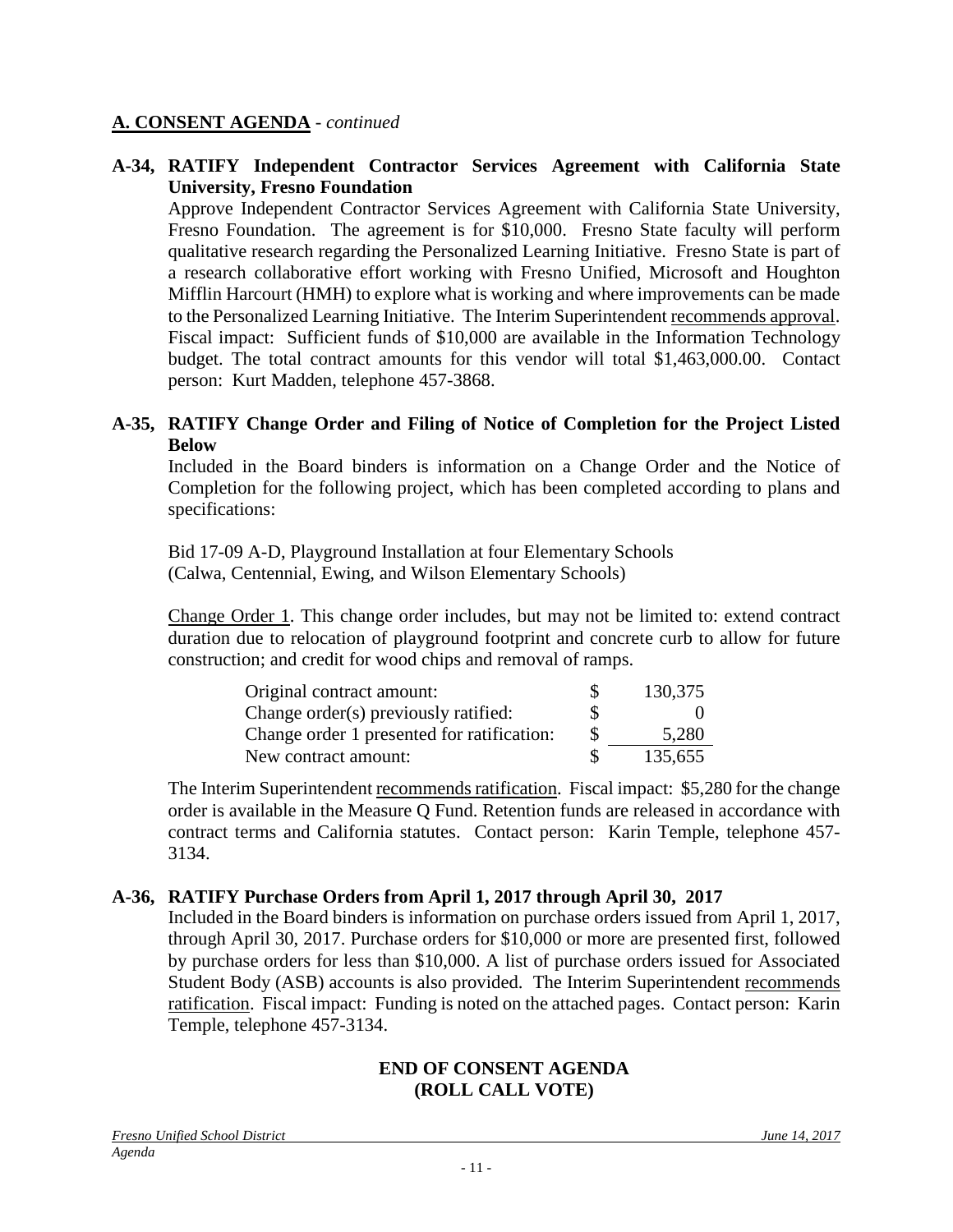# **UNSCHEDULED ORAL COMMUNICATIONS**

Individuals who wish to address the Board on topics within the Board's subject matter jurisdiction, but **not** listed on this agenda may do so at this time. While all time limitations are at the discretion of the Board President, generally members of the public will be limited to a maximum of three (3) minutes per speaker for a total of thirty (30) minutes of public comment as designated on this agenda. Any individual who has not had an opportunity to address the Board during this initial thirty (30) minute period may do so at the end of the meeting after the Board has addressed all remaining items on this agenda. Individuals with questions on school district issues may submit them in writing. The Board will automatically refer to the Superintendent any formal requests that are brought before them at this time. The appropriate staff member will furnish answers to questions. Please note that if you wish to address the Board on an agenda item, you should do so when that specific item is called.

# **B. CONFERENCE/DISCUSSION AGENDA**

#### **6:30 P.M.**

**B-37, DISCUSS and ADOPT Fresno Unified School District's 2017/18 Local Control and Accountability Plan**

The Local Control and Accountability Plan (LCAP) is a requirement resulting from the State's Local Control Funding Formula (LCFF). School districts across the State receive LCFF funds for every student, with additional funds going to districts with high unduplicated counts of students living in poverty, English learners, and foster youth. Fresno Unified School District is required to adopt a Local Control and Accountability Plan at the same time as the adoption of the district budget. The Interim Superintendent recommends adoption. Fiscal impact: Noted in support material. Contact person: Ruth F. Quinto, telephone 457-6226.

## **7:00 P.M.**

#### **B-38, DISCUSS and ADOPT Fresno Unified School District's 2017/18 Proposed Budget and Education Protection Account**

The Proposed Budget includes the multi-year projected budget for the Unrestricted General Fund. The agenda item will also describe factors addressed in the 2017/18 Proposed Budget, and issues affecting the multi-year projections for 2018/19 and 2019/20. The Interim Superintendent recommends adoption. Fiscal impact: Noted in support material. Contact person: Ruth F. Quinto, telephone 457-6226.

## **7:30 P.M.**

## **B-39, DISCUSS and APPROVE Annual Agreements for the 2017/18 School Year**

Included in the Board binders is a matrix detailing agreements to provide services to Fresno Unified School District. These agreements include the following categories:

- Campus Safety
- Leadership Development
- Opportunities to promote arts, activities and athletics
- Targeted Assistance: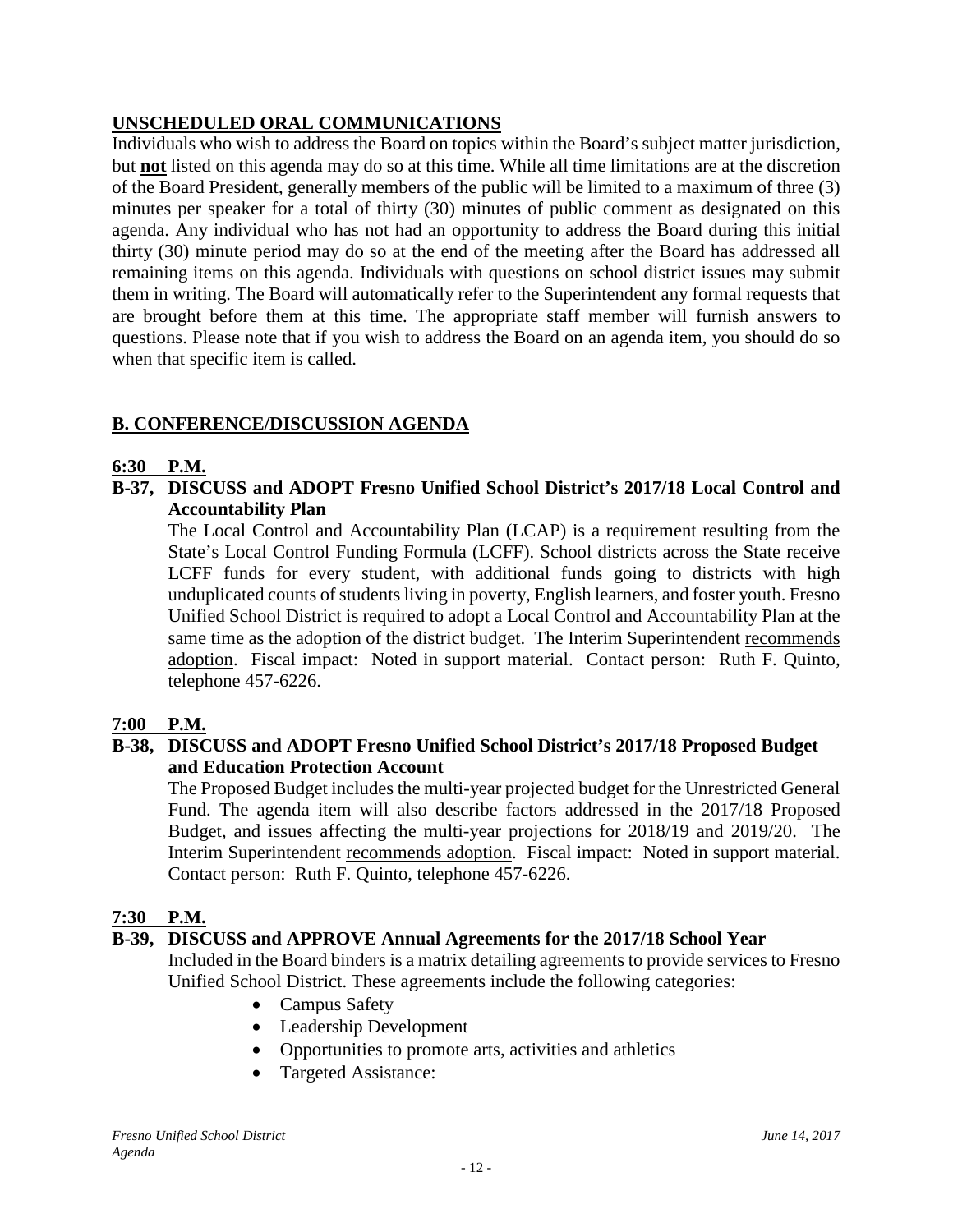## **B. CONFERENCE/DISCUSSION AGENDA** – *continued*

- o Student Achievement Outcomes
- o Social Emotional Supports
- Teacher Development
- Technology

The Interim Superintendent recommends approval. Fiscal impact: Sufficient funds have been budgeted in the 2017/18 budget. These investments will be funded through the appropriate budgets, as detailed in the matrix. Contact person: Ruth F. Quinto, telephone 457-6226.

# **7:45 P.M.**

#### **B-40, DISCUSS and APPROVE Proposed Revisions for Board Policies (BP) 1621, (NEW) 3470, 5121, 6159, 6159.3, 6162.5, 6162.51, and 6185**

Included in the Board binders are proposed revisions to the following seven Board Policies (BP) and one recommended deletion:

- BP 1621 Home-Based School (Deletion)
- (NEW) BP 3470 Debt Issuance and Management
- BP 5121 Examination and Grading
- BP 6159 Individualized Education Program
- BP 6159.3 Appointment of Surrogate Parent for Special Education Students
- BP 6162.5 Student Assessment
- BP 6162.51 Standardized Testing and Reporting Program
- BP 6185 Community Day School

These revisions meet the legal mandates recommended by the California School Boards Association (CSBA). At this time, if the Board does not have any questions/suggestions, the administration is requesting approval. The Interim Superintendent recommends approval. Fiscal impact: There is no fiscal impact to the district. Contact person: Teresa Plascencia, telephone 457-3736.

# **C. RECEIVE INFORMATION & REPORTS**

#### **C-41 RECEIVE Deferred Maintenance Five-Year Plan/Assessment**

Included in the Board binders is a summary of the Deferred Maintenance Five-Year Plan/Assessment for 2017/18 through 2021/22. The complete document, with projects listed by deferred maintenance components and schools, is available for review in the Board Office. This is a routine item provided to the Board annually in June. Potential projects are listed in the Five-Year Plan/Assessment based on current evaluation of need including condition, ongoing maintenance, and expected life cycle. Therefore, more projects are included than may actually be implemented, and changing conditions will drive project recommendations. The Plan/Assessment will be updated after thorough analysis